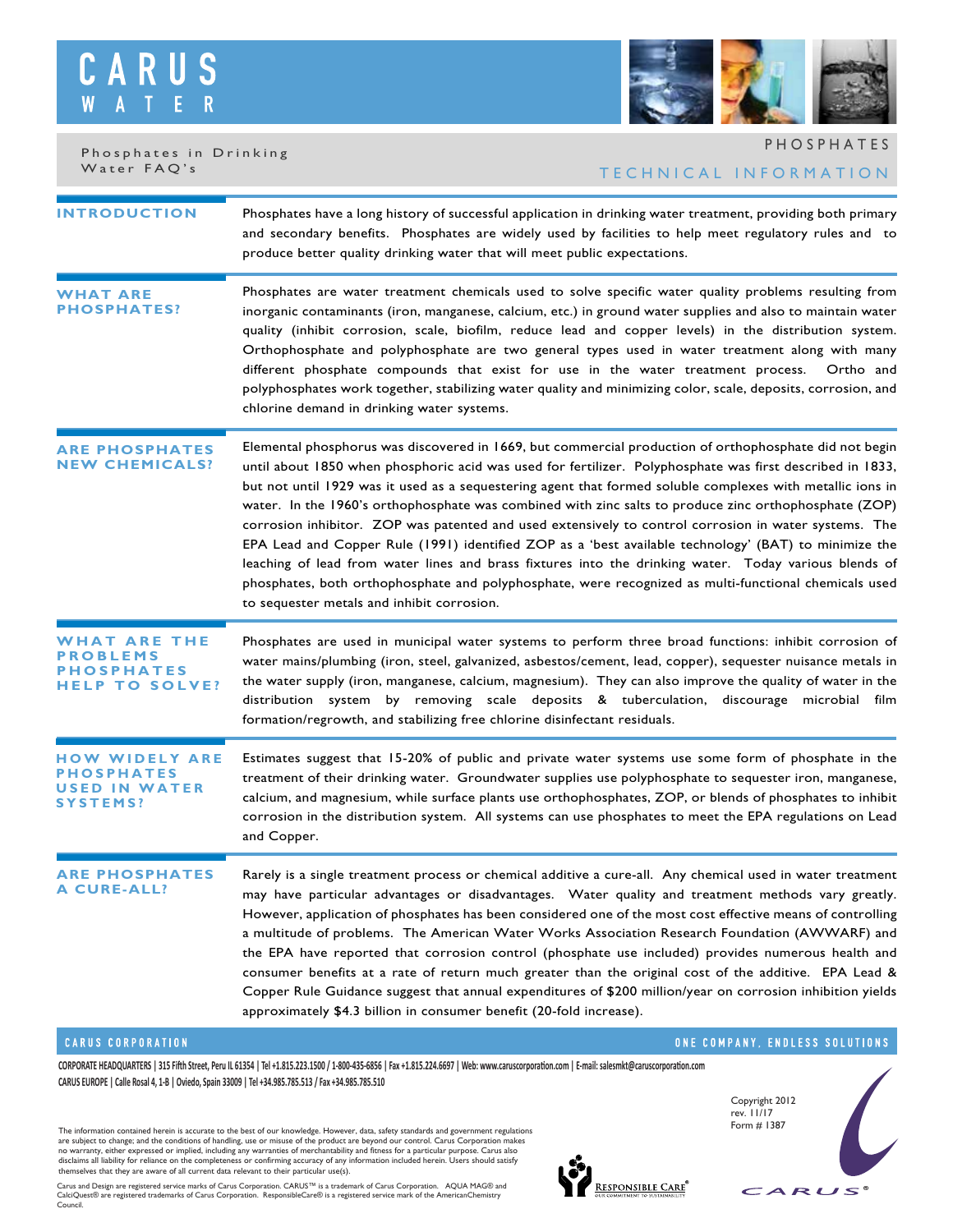

Phosphates in Drinking Water FAQ's



TECHNICAL INFORMATION PHOSPHATES

| <b>HOW DO</b><br>OSPHATES<br>WORK IN A<br><b>WATER SYSTEM?</b>                     | Orthophosphate based additives are classified as corrosion inhibitors and as such react with dissolved<br>metals (e.g. Ca, Mg. Zn, etc.) in the water to form a very thin metal-phosphate coating or they react with<br>metals on a pipe surface to form a microscopic film on the inner surface of the pipe that is exposed to<br>the treated water. Polyphosphate type chemicals react with soluble metals (iron, manganese, calcium,<br>magnesium, etc.) by sequestering (bind-up) the metals to maintain their solubility in water. The<br>phosphate sequestering process minimizes the risk of discoloration, staining, scaling, taste/odor and other<br>water quality complaints.                                                                                                                                                                                                                                                                                                                                                                                                                                                 |
|------------------------------------------------------------------------------------|-----------------------------------------------------------------------------------------------------------------------------------------------------------------------------------------------------------------------------------------------------------------------------------------------------------------------------------------------------------------------------------------------------------------------------------------------------------------------------------------------------------------------------------------------------------------------------------------------------------------------------------------------------------------------------------------------------------------------------------------------------------------------------------------------------------------------------------------------------------------------------------------------------------------------------------------------------------------------------------------------------------------------------------------------------------------------------------------------------------------------------------------|
| <b>HOW EFFECTIVE</b><br>ARE PHOSPHATES<br>AT CONTROLLING<br><b>COLOR?</b>          | Color in a water system may be the result in the precipitation of soluble iron/manganese when they react<br>with dissolved oxygen, chlorine disinfectant, and other oxidizing agents during water treatment.<br>Polyphosphates bind-up the Fe/Mn, keeping them in solution and preventing the color from initially<br>forming. Another source of color is the natural release of soluble iron by-products that appear to be<br>'bleeding' from the scale deposits (tuberculation) inside water pipes. Polyphosphates bind with soluble<br>iron before it turns color (precipitates), while orthophosphates react with the pipe surface to slow down<br>pipe corrosion and the release of corrosion particulates. Blended mixtures of ortho/polyphosphates<br>control both sources of potential color at the water supply and in the distribution system.                                                                                                                                                                                                                                                                                |
| <b>DO PHOSPHATES</b><br><b>AFFECT</b><br><b>TRIHALOMETHANE</b><br>(THM) FORMATION? | The primary cause of THMs is pre-oxidation, with chlorine, of raw water that contains organic<br>precursors. The presence of biological regrowth (biofilm) inside water pipes is another source of organic<br>precursors. After chlorine reacts with organic material, THMs may form. Alternative disinfectants or<br>treatment adjustments will often reduce THM formation. However, phosphates also contribute to<br>lowering system THMs. Phosphates inhibit corrosion effectively in a lower pH (7-7.5) range. THM<br>formation potential is significantly reduced when water is chlorinated at a lower $pH$ (< 8.0). Phosphate<br>inhibitors/sequestering agents minimize corrosion by-product scale formation inside the pipe, thereby<br>keeping the pipes cleaner and free of the biofilm that may generate additional organic precursors if left<br>uncontrolled.                                                                                                                                                                                                                                                              |
| WHAT OTHER<br><b>NEFITS OF</b><br>PHOSPHATE<br><b>TREATMENT</b><br>EXIST?          | Phosphates easily adapt to any pre-existing water quality without changing the water chemistry. Referred<br>to as inhibitors (ortho), sequestrants (poly), or blends (ortho/poly), phosphates have a selective function,<br>yet wide range of performance. Primary treatment benefits include: corrosion control, lead/copper<br>control, sequestration of iron/manganese, control of calcium carbonate scale, and water softening, etc.<br>Many secondary benefits develop, such as: reduced chlorine demand due to corrosion inhibition and<br>sequestration of Fe/Mn, lower color and turbidity in the distribution system, less staining, removal of<br>system scale deposits, control of biofilm regrowth, lower TOC, fewer system coliform violations,<br>increased C-factors and hydraulic flow rates in system, reduced electrical demand, fewer main breaks,<br>better valve operation, improved meter accuracy, increased revenue, reduced hydrant flushing frequency,<br>less wasted water during flushing, less maintenance and service expenditures, fewer complaint calls, and<br>overall improved consumer satisfaction. |

#### **CARUS CORPORATION**

# ONE COMPANY, ENDLESS SOLUTIONS

**CORPORATE HEADQUARTERS | 315 Fi�h Street, Peru IL 61354 | Tel +1.815.223.1500 / 1-800-435-6856 | Fax +1.815.224.6697 | Web: www.caruscorpora�on.com | E-mail: salesmkt@caruscorpora�on.com CARUS EUROPE | Calle Rosal 4, 1-B | Oviedo, Spain 33009 | Tel +34.985.785.513 / Fax +34.985.785.510**

The information contained herein is accurate to the best of our knowledge. However, data, safety standards and government regulations<br>are subject to change; and the conditions of handling, use or misuse of the product are

Carus and Design are registered service marks of Carus Corporation. CARUS™ is a trademark of Carus Corporation. AQUA MAG® and<br>CalciQuest® are registered trademarks of Carus Corporation. ResponsibleCare® is a registered ser



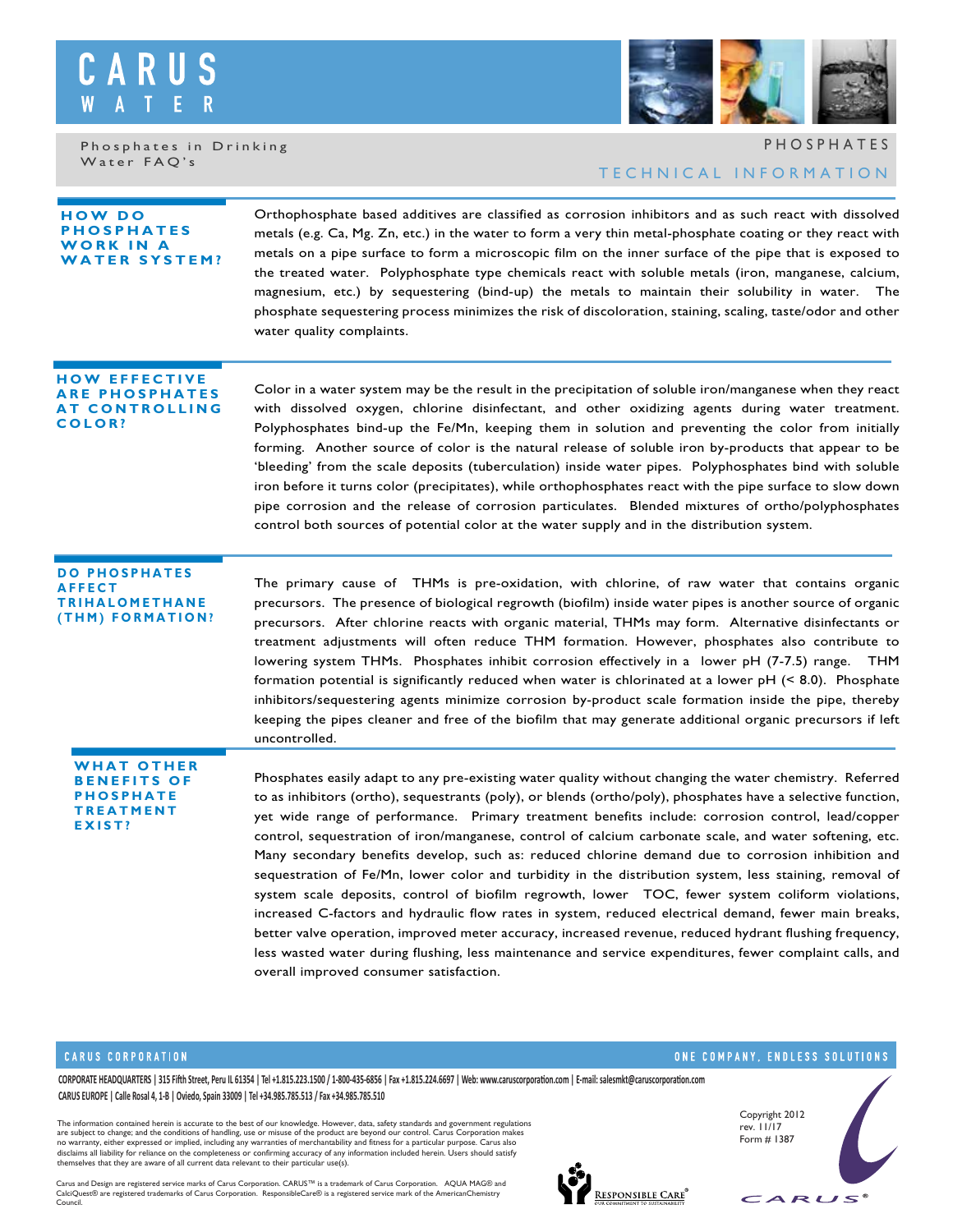## S  $\complement$ R W

Phosphates in Drinking Water FAQ's

# TECHNICAL INFORMATION PHOSPHATES

| <b>ARE PHOSPHATES</b><br><b>SAFE AND</b><br><b>APPROVED FOR</b><br><b>ATER SYSTEMS?</b>       | Various forms and purity grades of phosphates exist. Most dry powders and liquid concentrates are safe to<br>handle and store, except for the standard precautions required for orthophosphate acids and zinc<br>orthophosphate solutions. All Carus phosphate additives are either food quality grade or certified to<br>ANSI/NSF Standard 60 Drinking Water Treatment Chemicals as approved for use in potable drinking water.<br>Safety Data Sheets (SDS) are available for all Carus products.                                                                                                                                                                                                                                                                                                                                                                                                                                                                                                                                                                                                                                                                                                                                                     |
|-----------------------------------------------------------------------------------------------|--------------------------------------------------------------------------------------------------------------------------------------------------------------------------------------------------------------------------------------------------------------------------------------------------------------------------------------------------------------------------------------------------------------------------------------------------------------------------------------------------------------------------------------------------------------------------------------------------------------------------------------------------------------------------------------------------------------------------------------------------------------------------------------------------------------------------------------------------------------------------------------------------------------------------------------------------------------------------------------------------------------------------------------------------------------------------------------------------------------------------------------------------------------------------------------------------------------------------------------------------------|
| ноw мuсн<br><b>OSPHATE IS</b><br>REQUIRED TO<br><b>PROVIDE</b><br>EXPECTED<br><b>RESULTS?</b> | The most effective dosage rate is determined by running a complete water analysis to determine the total<br>demand of the finished water and the consumption rate of the distribution system. The ANSI/NSF Standard<br>#60 authorized listing of all certified drinking water treatment chemicals has limited the application of<br>inorganic phosphates at 10 mg/L as total phosphate ion. In most cases, this is not a health related or safety<br>limitation, but a practical guideline for the maximum required quantity of phosphate typically applied in<br>drinking water. Most ground and surface water supplies contain naturally occurring phosphate at low levels.<br>However, additional phosphate chemicals (1-5 mg/L) are added to control most Fe/Mn, scale or corrosion<br>concerns. There are 20 distinct phosphate species listed by ANSI/NSF Standard 60 for use in drinking water<br>with many more proprietary phosphate blends available on the market. Carus Corporation is a leading<br>manufacturer of 80 types of generic and blended phosphates for use in food processing and drinking water.<br>Carus Laboratory staff provide analytical services, feasibility studies, and dosage evaluations for your water<br>system. |
| <b>HOW ARE</b><br><b>PHOSPHATES</b><br>FED?                                                   | Phosphate based corrosion inhibitors are injected via a chemical metering pump into finished water separate<br>from other chemical additives (chlorine, fluoride, caustic soda, etc.). They selectively react with iron,<br>copper, lead, zinc, and calcium to form an insoluble protective film of metallic-phosphate that passivates new<br>or pre-corroded piping surfaces in the distribution system.                                                                                                                                                                                                                                                                                                                                                                                                                                                                                                                                                                                                                                                                                                                                                                                                                                              |
|                                                                                               | Sequestering agents are injected via a chemical metering pump at the well head prior to other chemical<br>additives (chlorine, fluoride, caustic soda, etc.), or, if permissible, down the well casing to mix with<br>groundwater at the pump intake. Carus polyphosphates selectively react with Fe, Mn, Ca, and Mg ions to<br>maintain a color-less soluble molecule that resists precipitation caused by aeration, disinfection, oxidation,<br>storage and transmission of finished water. Carus Technical Service staff provide on-site evaluations, water<br>testing, and treatment recommendations.                                                                                                                                                                                                                                                                                                                                                                                                                                                                                                                                                                                                                                              |
| <b>OW ARE</b><br>PHOSPHATE<br><b>OSAGES</b><br><b>CONTROLLED?</b>                             | Since phosphates do not change water chemistry, measuring phosphate in the raw and finished water is<br>necessary to monitor the dosage rate. Orthophosphate ion $(PO4^*)$ is the most common species used to<br>measure the initial and total quantity of phosphate in the water. Orthophosphate can be measured on a<br>cold-water sample, while the total phosphate requires a digestion step to break down all other forms of<br>phosphate to the ortho form. Simple field test kits or laboratory analytical equipment can be used to<br>monitor all forms. Subtracting the initial orthophosphate quantity from the total phosphate yields the<br>quantity of polyphosphate present in the finished water (Total-Ortho=Poly).                                                                                                                                                                                                                                                                                                                                                                                                                                                                                                                    |

### **CARUS CORPORATION**

ONE COMPANY, ENDLESS SOLUTIONS

**CORPORATE HEADQUARTERS | 315 Fi�h Street, Peru IL 61354 | Tel +1.815.223.1500 / 1-800-435-6856 | Fax +1.815.224.6697 | Web: www.caruscorpora�on.com | E-mail: salesmkt@caruscorpora�on.com CARUS EUROPE | Calle Rosal 4, 1-B | Oviedo, Spain 33009 | Tel +34.985.785.513 / Fax +34.985.785.510**

The information contained herein is accurate to the best of our knowledge. However, data, safety standards and government regulations<br>are subject to change; and the conditions of handling, use or misuse of the product are

Carus and Design are registered service marks of Carus Corporation. CARUS™ is a trademark of Carus Corporation. AQUA MAG® and<br>CalciQuest® are registered trademarks of Carus Corporation. ResponsibleCare® is a registered ser